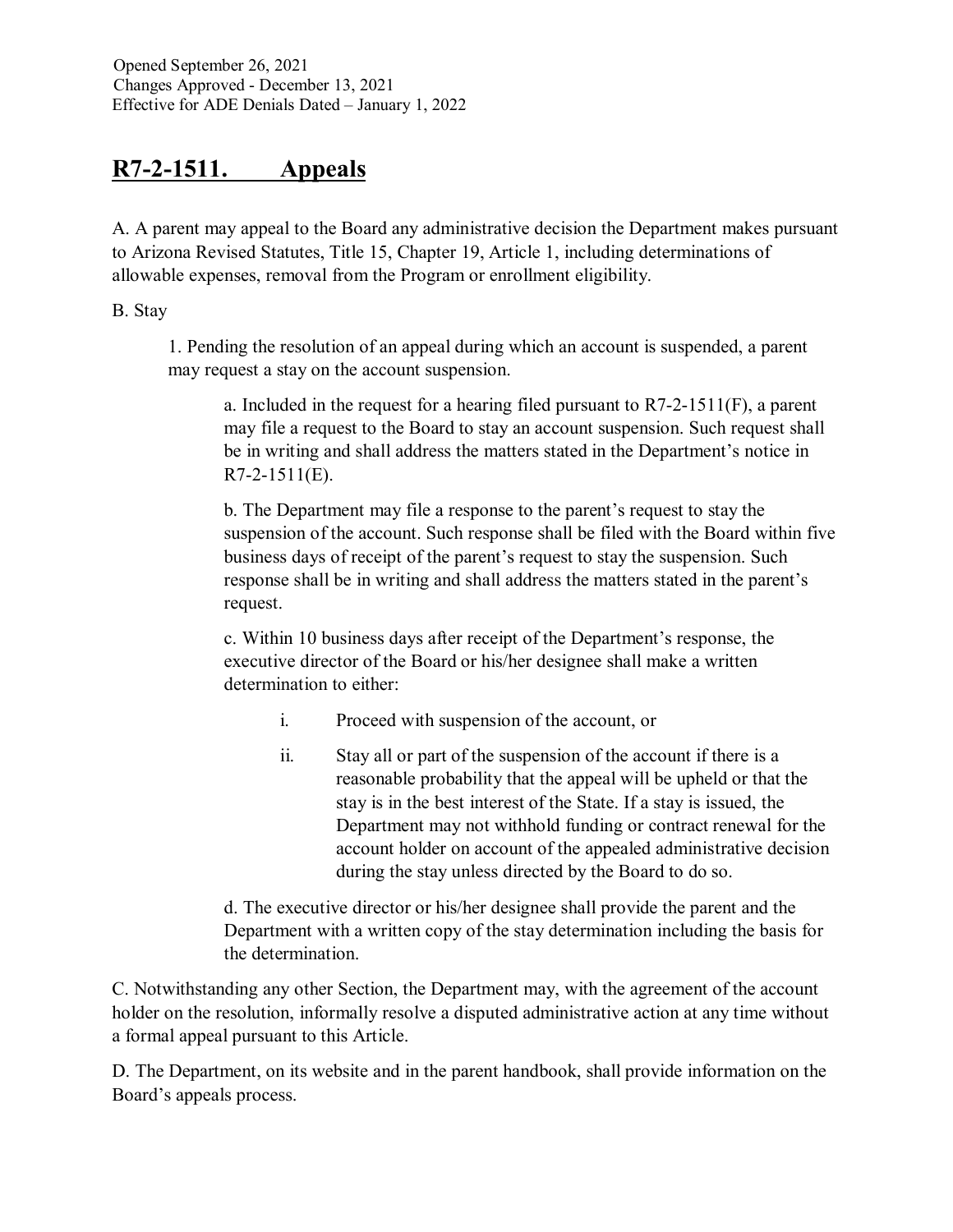E. The Department shall provide parents with written notice of an appealable action taken by the Department. Such written notice shall inform the parents of his/her right to request a hearing on the action and shall include the following:

1. The statute or rule that is alleged to have been violated or on which the action is based;

2. Identify, with reasonable particularity, the nature of any alleged violation or action;

3. Include a description of the parent's right to request a hearing on the appealable agency action; and

4. Include a description of the parent's right to request an informal settlement conference.

F. Within 30 days after being served with notice of an appealable action, a parent may file a request for a hearing. The notice must be in writing and shall state the following:

1. The identity of the party requesting the hearing,

2. The mailing address of the party requesting the hearing,

3. The agency that rendered the decision related to the appealable action,

4. Identification of the action being appealed,

5. A concise statement of the reasons for the request for hearing,

6. A copy of the administrative decision issued by the Department, and

7. Any other information or documentation requested by the Board applicable to the appeal process.

G. If good cause is submitted, the Board may accept a request for a hearing that is not filed in a timely manner. Such request must be made in writing and state the basis for not filing the request on time.

H. If a parent requests a hearing pursuant to R7-2-1511(F) and includes all of the items listed in R7-2-1511(F), the Board shall schedule a hearing.

I. The Board shall provide all parties with a written notice at least 20 days prior to the date set for the hearing. The notice shall include:

1. A statement of the time, place and nature of the hearing;

2. A statement of the legal authority and jurisdiction under which the hearing is to be held;

3. A reference to the particular sections of the statutes and rules involved; and

4. A short and plain statement of the matters asserted. If a party is unable to state the matters in detail at the time the notice is served, the initial notice may be limited to a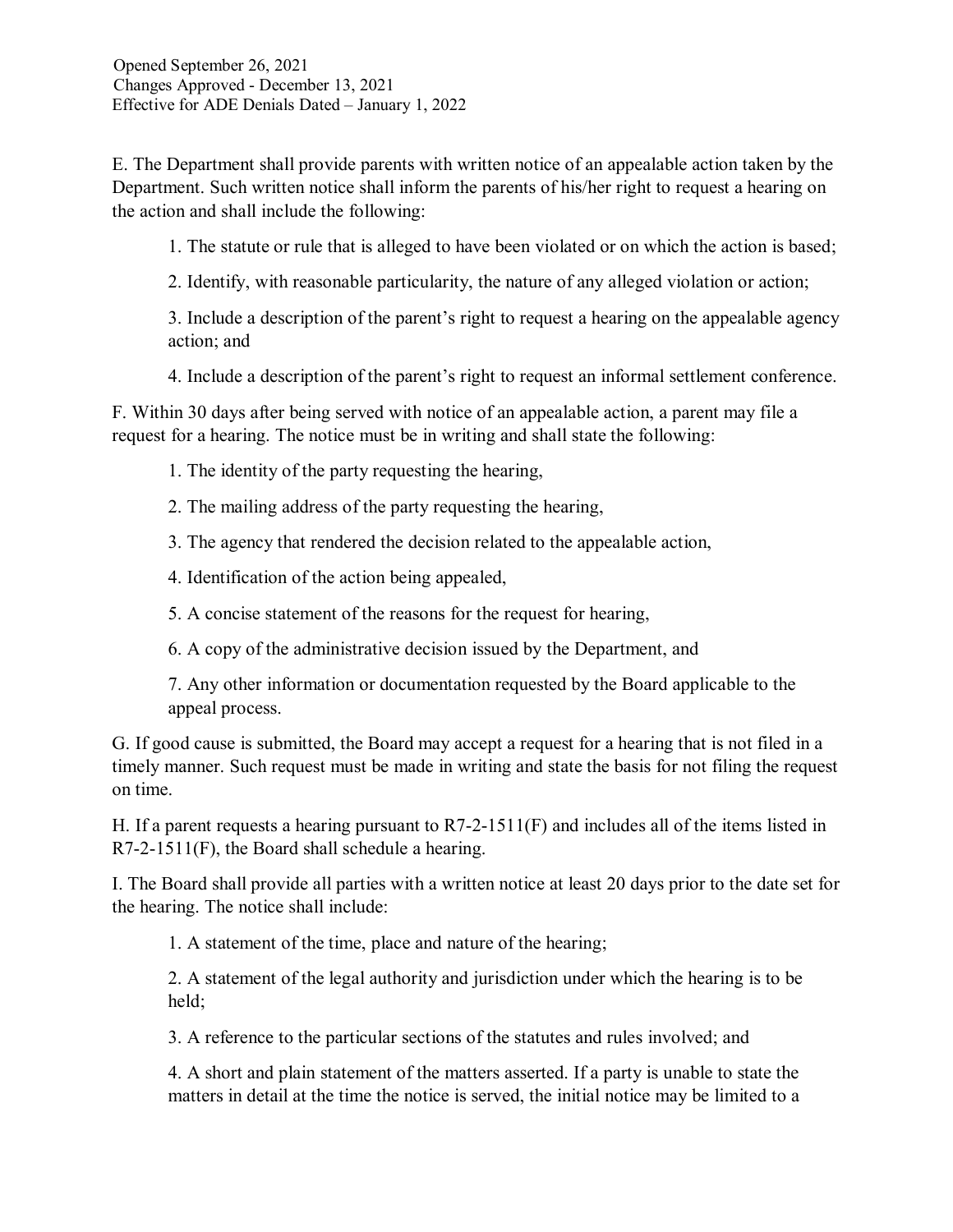statement of the issues involved. Thereafter upon application a more definite and detailed statement shall be furnished.

J. All notices shall be served via personal delivery or certified mail, return receipt requested or by any other method reasonably calculated to effect actual notice on the agency and all parties to the action at each party's last address of record.

K. A hearing on the appealable action shall be held after a complete appeal is filed and may be advanced or delayed on the agreement of the parties or on a showing of good cause.

L. Informal Settlement Conference

1. A parent may request an informal settlement conference be held with the Department. The request shall be in writing and shall be filed with the Department, and a copy provided to the Board, no later than 10 days after the Board provides notice that the appeal is complete. The Department shall hold an informal settlement conference within seven days after receiving the request. The Department shall notify the Board of the result of the informal settlement conference within five days of the conclusion of the informal settlement conference or prior to the hearing date, whichever is first. The request for an informal settlement conference does not alter the date the hearing is to be held.

2. If an informal settlement conference is held, a person with the authority to act on behalf of the Department must represent the Department at the conference. The Department representative shall notify the parent in writing that statements, either written or oral, made at the conference, including a written document, created or expressed solely for the purpose of settlement negotiations are inadmissible in any subsequent administrative hearing.

M. Informal disposition may be made by stipulation, agreed settlement, consent order or default.

N. Hearing Process

1. All hearings shall be conducted before a hearing officer pursuant to this Section.

2. The parties to the appealable agency action have the right to be represented by legal counsel or to proceed without counsel, to submit evidence and to cross-examine witnesses.

3. The Board shall schedule a prehearing conference on request of any party. Either party may waive appearance by filing the request in writing to the Board no later than five days before the prehearing conference. A prehearing conference may be held for the following purposes:

a. Clarify or limit procedural, legal or factual issues;

b. Consider amendments to any pleading;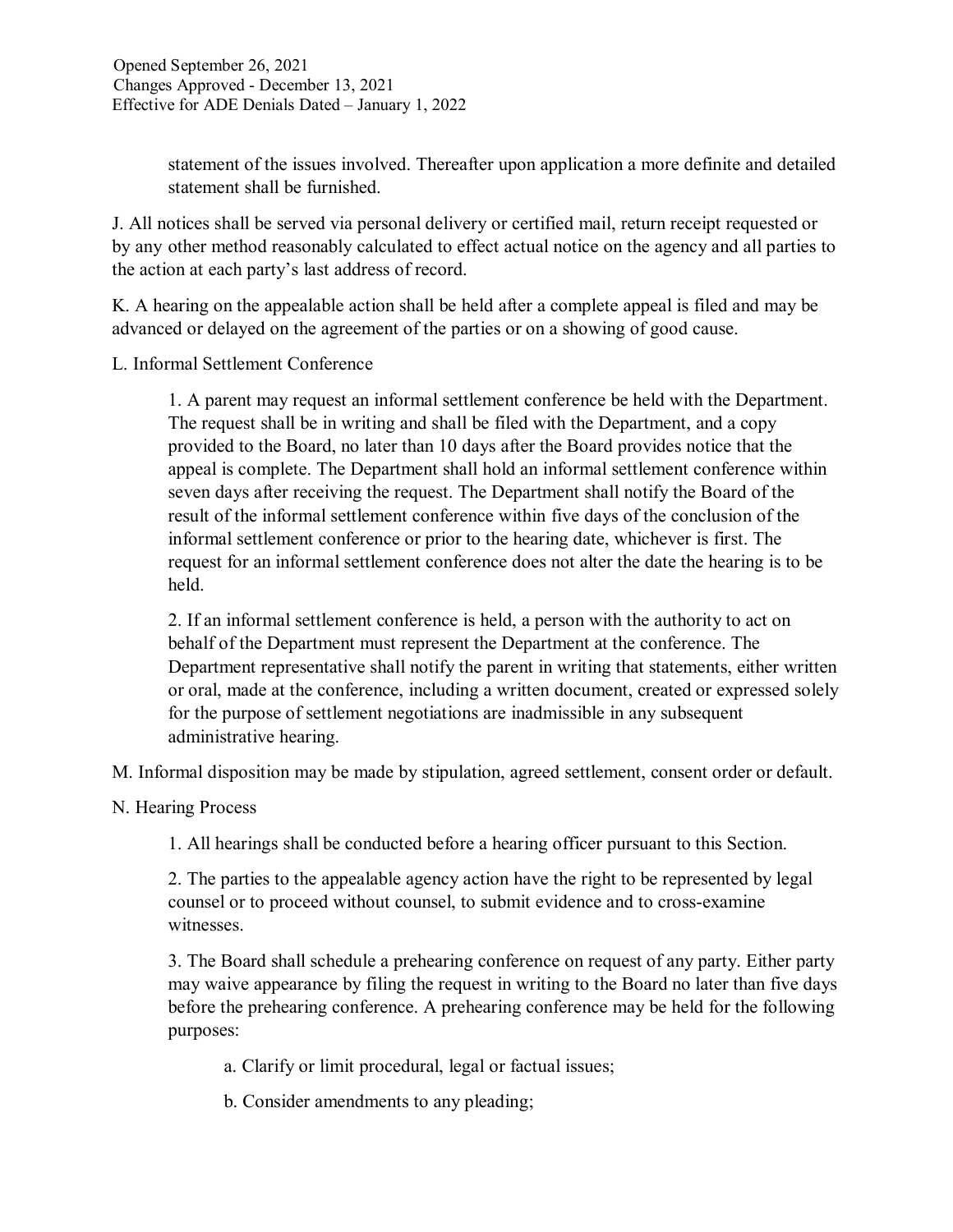c. Identify and exchange lists of witnesses and exhibits intended to be introduced at the hearing;

d. Obtain stipulations or rulings regarding testimony, exhibits, facts or law;

e. Schedule deadlines, hearing dates and locations if not previously set; or

f. Allow the parties opportunity to discuss settlement.

4. The record in a contested case shall include:

a. All pleadings, motions and interlocutory rulings.

b. Evidence received or considered.

c. A statement of matters officially noticed.

d. Objections and offers of proof and rulings thereon.

e. Proposed findings of fact and conclusions of law and exceptions thereto.

f. Any decision, opinion, recommendation or report of the hearing officer.

g. All staff memoranda, other than privileged communications, or data submitted to the hearing officer in connection with its consideration of the case.

5. Findings of fact shall be based exclusively on the evidence and on matters officially noticed.

6. A participant of record shall not communicate, either directly or indirectly, with the Hearing Officer about any substantive issue in a pending matter unless:

a. All participants of record are present;

b. Communication is during a scheduled proceeding, where an absent participant of record fails to appeal after proper notice; or

c. Communication is by written motion with copies to all participants of record.

7. The Hearing Officer may postpone, continue, or cancel a hearing for good cause upon the written request of either party. The participant of record must establish good cause for the written request.

8. For good cause shown, the hearing officer may grant continuances and extensions of time for filing notices or other documents.

9. The Hearing Officer may direct a party to submit additional memorandum or information within a reasonable period of time. The Hearing Officer shall grant the opposing party a reasonable period of time to respond to the additional memorandum or information.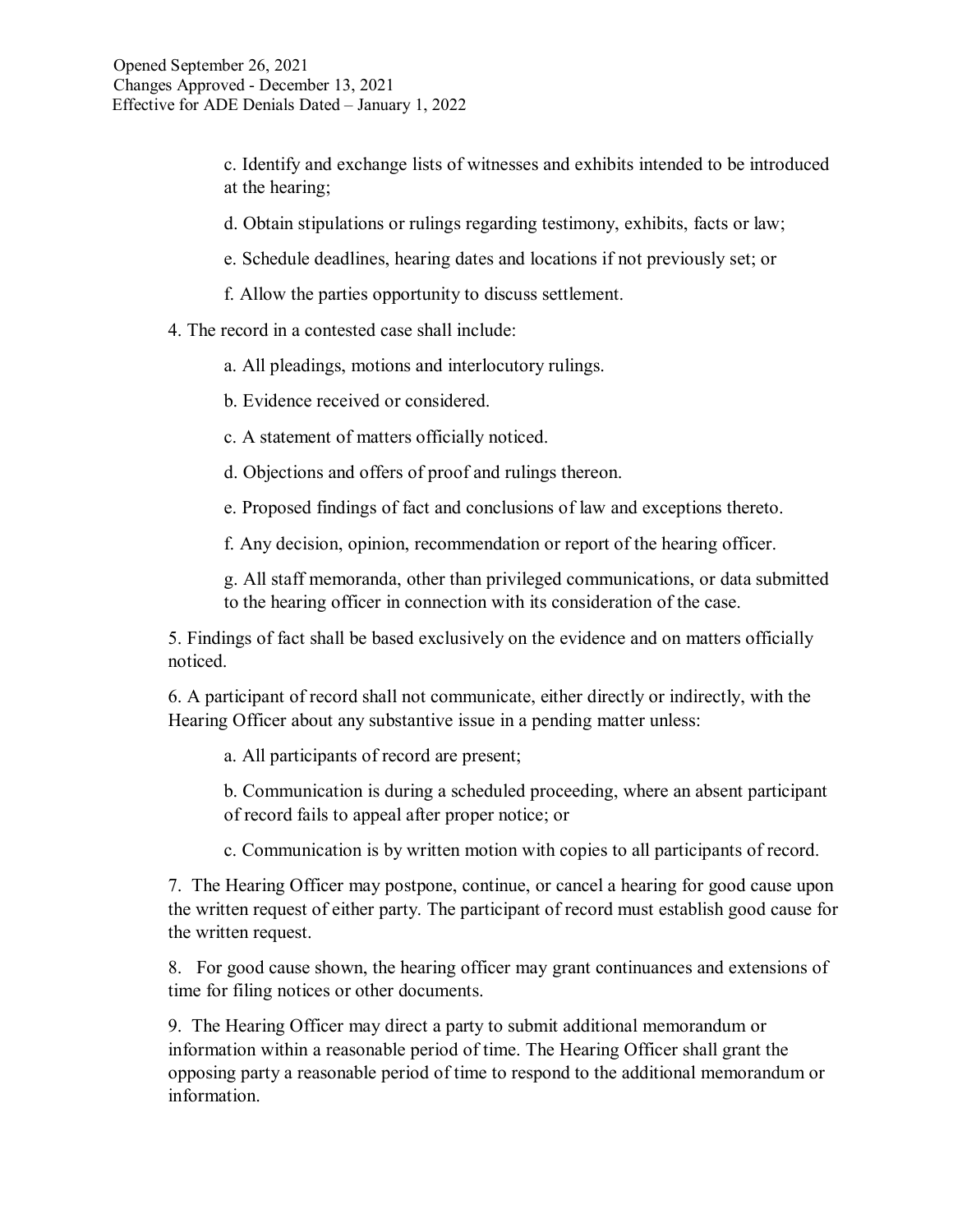10. Upon written request, any party may request an opportunity to compare a document copy with the original. The Hearing Officer may grant the request if the record establishes good cause.

### O. Conduct of Hearing

1. All hearings shall be recorded. The Board shall secure either a court reporter or an electronic means of producing a clear and accurate record of the proceeding.

2. A hearing may be conducted in an informal manner and without adherence to the rules of evidence required in judicial proceedings. Neither the manner of conducting the hearing nor the failure to adhere to the rules of evidence required in judicial proceedings shall be grounds for reversing any administrative decision or order if the evidence supporting the decision or order is substantial, reliable and probative.

3. The parties may submit proposed findings of fact and conclusions of law prior to the hearing. The hearing officer may require that the parties submit proposed findings of fact and conclusions of law prior to the hearing or at the close of evidence

4. All interested parties shall be ready and present with all witnesses and documents at the time and place specified in the notice of hearing and shall be prepared at such time to dispose of all issues and questions involved in the appeal. An interested party shall arrange for the presence of that party's witnesses at a hearing.

5. If a party fails to appear at a hearing, the hearing body may proceed with the presentation of the evidence of the appearing party.

6. The Hearing Officer conducting the hearing may close the hearing to other than interested parties to the extent necessary to protect the interests and rights of the interested parties, within the requirements of A.R.S. §§ 38-431.01, and 38-431.03.

7. The Hearing Officer may conduct all or part of the hearing by telephone other electronic means, as long as each party has an opportunity to participate in the entire proceeding as it takes place.

8. Conduct at any hearing that is disruptive or shows contempt for the proceeding shall be grounds for exclusion from further participation.

## P. Evidence

1. All witnesses shall testify under oath or affirmation. The hearing officer shall administer oaths and affirmations.

2. The hearing officer shall afford interested parties an opportunity either to present oral or documentary evidence, or both, and to conduct such cross-examination as may be required for a full and fair disclosure of the facts. The hearing officer may limit the time of oral argument.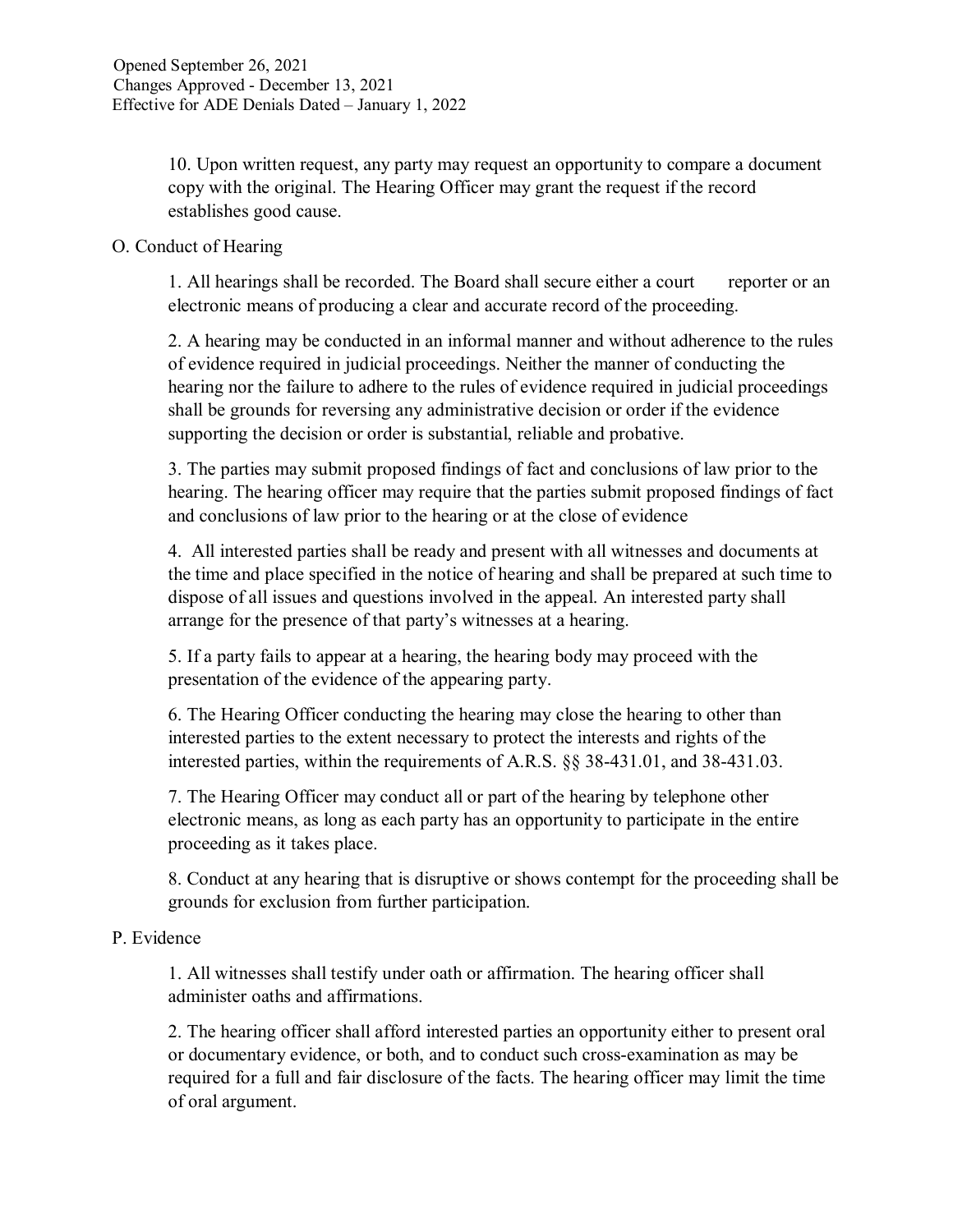3. The hearing officer may choose to admit evidence, a witness' deposition, or a witness' affidavit and determine evidentiary weight of all submitted evidence. The party taking a witness' deposition or affidavit shall bear all deposition-related or affidavit-related costs. The hearing officer shall make rulings necessary to prevent argumentative, repetitive, or irrelevant questioning, to exclude evidence the hearing officer determines to be irrelevant, immaterial or unduly repetitious, and to expedite the examination to the extent consistent with the disclosure of all relevant testimony and information.

## Q. Stipulations

Parties to any contested case may stipulate, in writing, agreement upon any matter involved in the proceeding. If approved by the hearing officer, agreement on matters of procedure shall be binding upon the parties to the stipulation. No substantive matter agreed to by the parties shall be binding upon the Board unless incorporated into the decision of the Board.

## R. Final Administrative Decision

1. The hearing officer shall issue a written recommendation within 20 days after the hearing is concluded. The written recommendation shall contain a concise explanation of the reasons supporting the decision recommendation, including the findings of fact and conclusions of law.

2. The hearing officer shall serve a copy of the recommendation on the Board. On request of the Board, the hearing officer shall also transmit to the Board the record of the hearing as described in A.R.S. § 12-904.

3. At one of the following two regularly scheduled meetings of the Board after the hearing officer sends a copy of the recommendation to the Board, the Board may review the recommendation and accept, reject or modify it.

a. If the Board declines to review the hearing officer's recommendation, the Board shall serve a copy of the recommendation on all parties.

b. If the Board rejects or modifies the recommendation, the Board shall serve on all parties, a copy of the hearing officer's recommendation with the rejection or modification and a written justification setting forth the reasons for the rejection or modification of each finding of fact or conclusion of law.

4. The Board shall provide all parties with at least 20 days written notice of the date, time and location of the public meeting at which the Board will consider the hearing officer's recommendation.

## S. Rehearing and review of decisions

1. A party may file a motion for rehearing or review within 10 days after service of the final administrative decision. The motion shall be in writing and state the basis upon